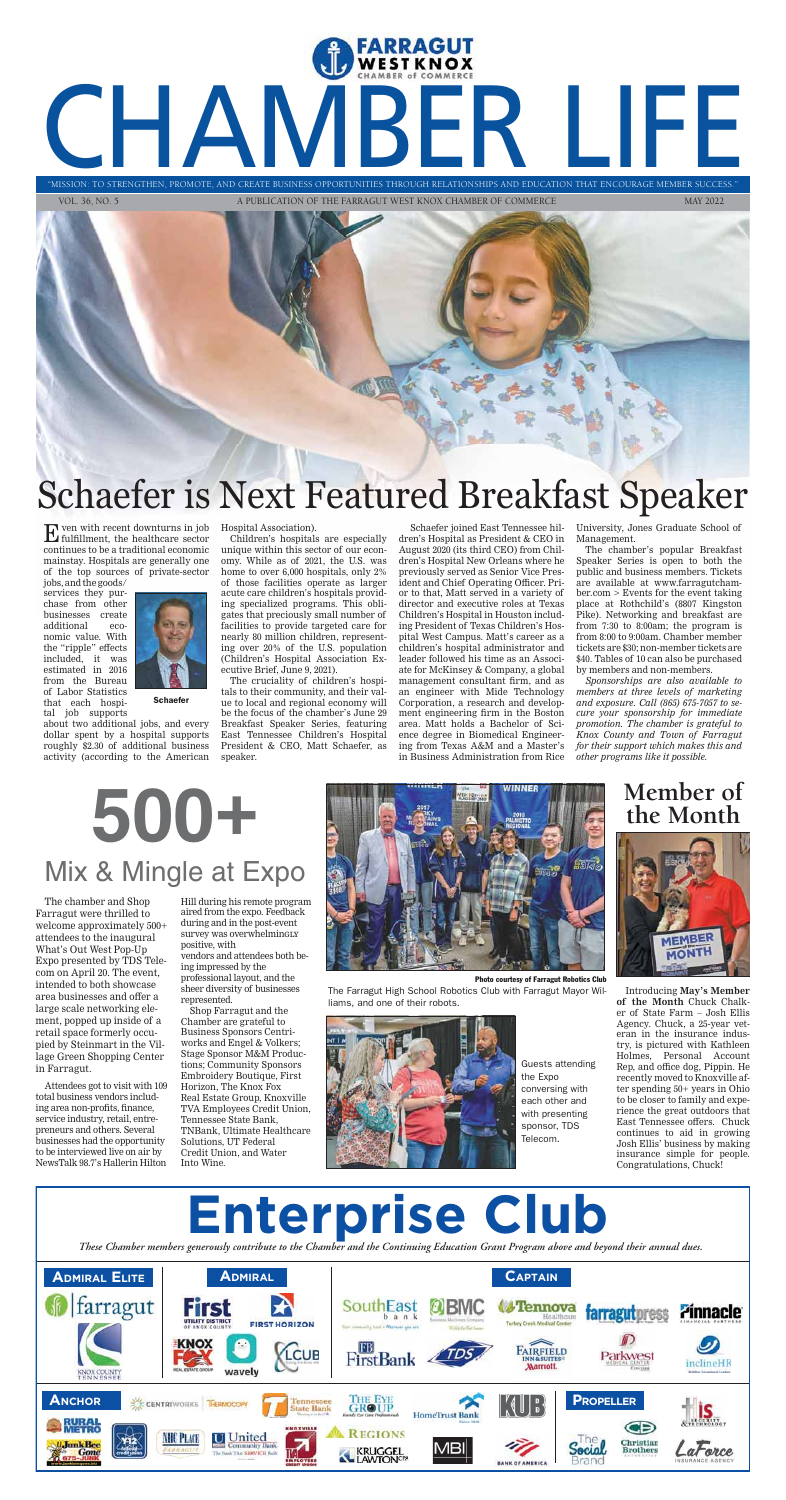# **Networkings**

## Big O Tires | West Knoxville - April 14, 2022



## **SouthEast Bank | Bearden -** April 21, 2022





Left: Chuck Chalker – State Farm Josh Ellis Agency, Mike Shaw – Morgan Stanley, and Amy Shewmake – Simply Magical Vacations by Amy share conversation and ideas at the evening networking. Right: Julie Blaylock – President/CEO, Farragut West Knox Chamber, and Big O Tires manager Ron Seagle draw names for a giveaway of four tickets to the What's Out West Pop-Up Business Expo.

> Meet the SouthEast Bank - Bearden team! (Front Row, L-R): Tina Gregg, Deborah Lee (Vice President, Branch Manager), Nina Stivers, and Herc Ligdis. (Back Row, L-R): Marjorie Salm, Jonas Rice, Steven Brand, and Melissa Maciejewski. SouthEast Bank is proud to have roots planted firmly in the communities they serve. With a passion for helping small businesses thrive, they take a concierge approach to business banking, offering everything from free business checking and commercial loans to accounting and invoicing solutions and Treasury Management Services.



Left: Beth Ann Carter, MBI Companies Inc., and Christine Dean, AA-Air Company, smile for a photo during the morning networking.

Above: Dylan Trussell and Lorena Meza Hubbard, Second Harvest Food Bank of East Tennessee enjoy meeting new people and conversation during the networking.

Robin Biggs, Hilton Garden Inn Cedar Bluff, and Bert Burgett, Bank of England Mortgage, enjoying breakfast and conversation at the networking.

### **MBI Companies Inc. - April 28, 2022**





### **Farragut West Knox Chamber of Commerce** 11826 Kingston Pike, Suite 110 | Farragut, TN 37934

865-675-7057 | 865-671-2409 Fax

e-mail: info@farragutchamber.com | www.farragutchamber.com This newsletter is published monthly by the Farragut West Knox Chamber of Commerce.

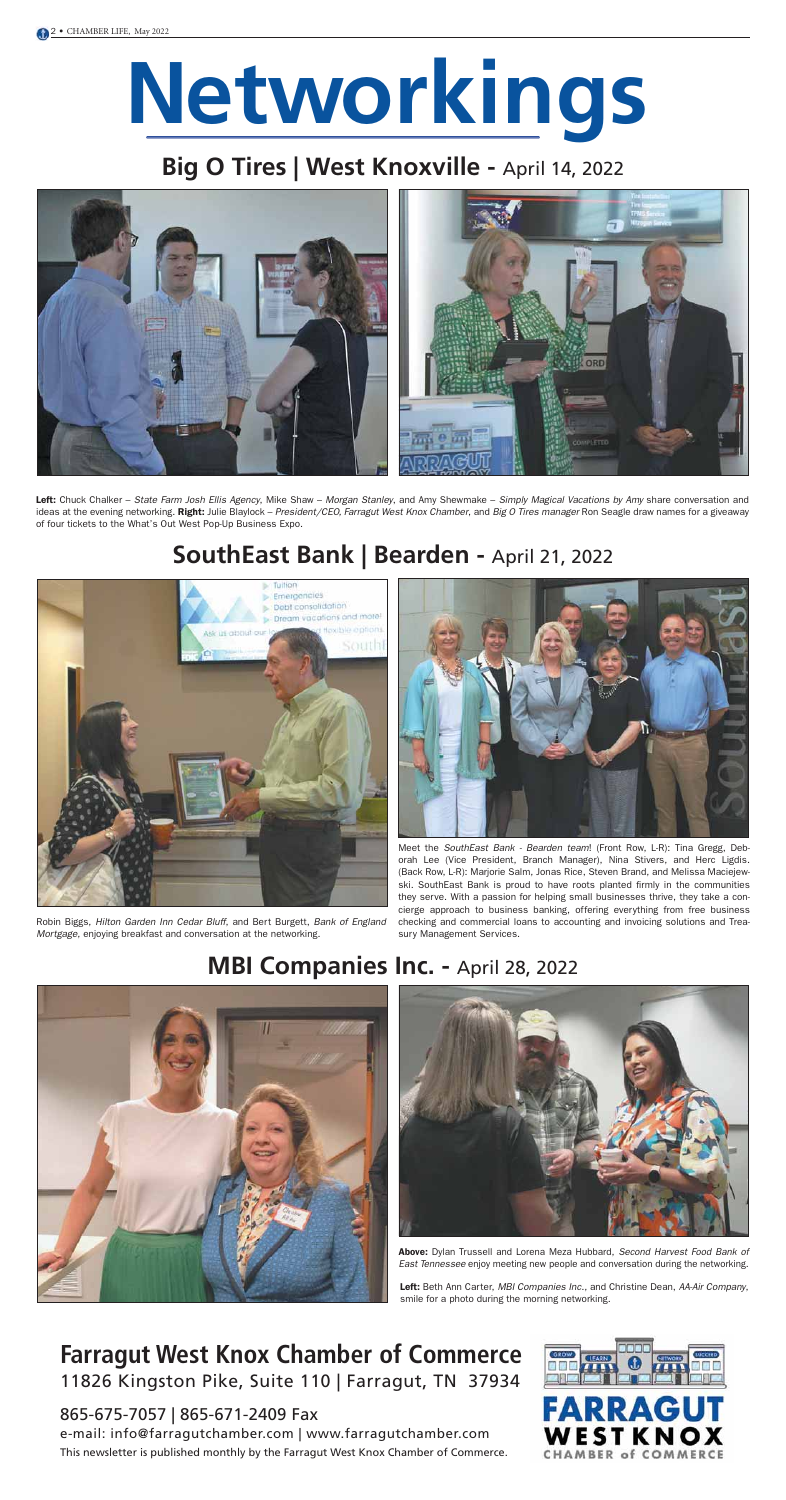# **Ribbon Cuttings**

### **oysk3 architects 5th Business Anniversary and Expansion -** April 5, 2022



## **Net3 Information Technology 10th Anniversary -** April 13, 2022



### **Zelvin Security -** April 26, 2022



# **Member Briefs**

Looking for more details on a specific event, special or job? Go to www.farragutchamber.com to see these and other member items!

**The Social Brand** is hosting a FREE content calendar workshop on May 19 from 4:00-5:00pm. This is part of their monthly education workshop and networking event for marketers, designers, and business owners called modernmarketing. To register for this event, visit thesocialbrandtn. com.

**Calculating Minds Math Learning Center** is hosting a Summer Math Camp coming up June 7-9, as well as June 21-23! This camp is for rising 2nd and 3rd graders where they will take part in fun and interactive math activities in a small group. The cost is \$119/student, and it is each day from 10:00am-12:00pm. For more information, go to calculatingminds.com.

The team at **Professional Jewelers** are experts in jewelry repair! From your engagement ring to your watches, they have got you covered! Go visit them at 8817 Kingston Pike #106, Knoxville, TN 37923 or call 865- 770-5959 to learn more.

**Radio Systems Corporation** has named Rob Cadelino the new Chief Executive Officer, effective May 16. He is succeeding Willie Wallace, who has retired after 27 years. Congratulations, Rob Cadelino and Radio Systems!

Good news for your business lunches from **Kruggel Lawton**! The federal government is helping to pick up the tab for certain business meals. Under a provision that's part of one of the COVID-19 relief laws, the usual deduction for 50% of the cost of busi-

ness meals is doubled to 100% for food and beverages provided by restaurants in 2022 (and 2021).

Kudos to the **Rotary Club of Farragut** for their international impact collectively raising \$15,000 to help Ukrainian refugees in the care of a Rotary Club in Zilina, Slovakia. On April 27, Farragut Rotarians ZOOMed with Slovakian Rotarians, who are helping support a former Ukrainian exchange student, Julie; Julie was sponsored to visit the U.S. by the Farragut club in 2007-08. Julie and children, along with several other families, are safe in Zilina, but her husband and others are serving in the Ukrainian army. The club's foundation last week wired \$13,075 through the Rotary Club of Farragut Foundation to Zilina Rotary. Their new Interact Club at Christian Academy of Knoxville raised \$742 for the effort and the Webb School Interact Club raised another \$1,600. Learn more at http:// www.farragutrotary.org/.



**Tents / Tables / Chairs Linens / Inflatables / Concessions Wedding Arches / Lighting / Drapery** 

Event Rentals by Rothchild Call: 865-531-0269 www.eventrentalsbyrothchild.com

**Event Rentals for Every Occasion!** 

Principal Architect, Cara Knapp, prepares to cut the ribbon with support from her oysk3 team and others from the community. oysk3 combines your ideas with their expert architects and designers to bring your vision to life and prepare detailed drawings and specifications for the delivery of your project. Their architect services cover a wide range of projects from historic buildings, hotel architecture, healthcare design, and homes. Chamber Ambassadors and other community members join celebrate this milestone with oysk3 architects!

Congratulations to Net3 Information Technology on 10 years of business! Jeff and Suzanne Scott (middle, blue shirt and blue dress), co-founders of Net3 Information Technology, surrounded by their team prepare to cut the ribbon. Chamber members and Ambassadors were there to celebrate as well.

Celebrating their grand opening are Zelvin Security team members and owners Jeffory and Lisa Atkinson. Natives of New York, the Atkinsons are passionate about cyber security and coaching business leaders on how to reduce cyber-risks. Congratulations, Zelvin Security!